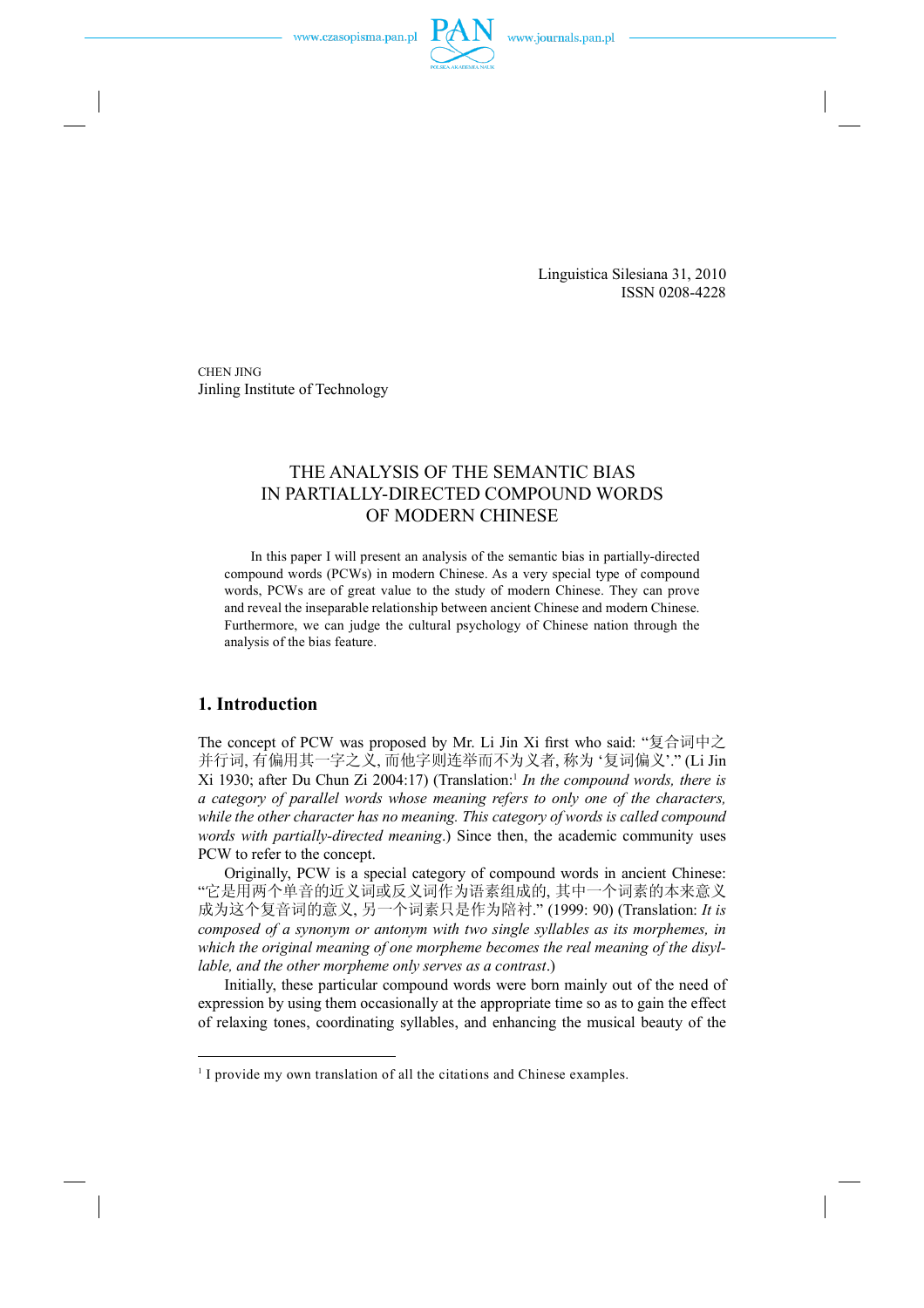language. So we can say that at that time it was merely a temporary means of rhetoric, and not standardized words. Later on, with the development and evolution of vocabulary, some of those words which were used with high frequency and acceptability gradually solidified into words and were preserved, and thus the word category called PCW was formed. Objectively speaking, this development is in line with the disyllabic trend during the process of the evolution of ancient Chinese to modern Chinese. In the alternating changes of those words from ancient to modern Chinese, modern Chinese not only absorbed some PCWs of the ancient Chinese, but also added some new features.

#### **2. Comparison of ancient and modern PCWs**

The construction of PCW belongs to the coordinative type of compound words, and they can be divided into two categories according to the morphemic relationship in general. The first category contains synonymous PCWs which are composed of two related or similar morphemes in meaning, like in:

 $\boxed{\mathbb{E} \mathbb{K}}$  (guójiā),  $\boxed{\mathbb{E}}$  (nation) +  $\boxed{\mathbb{K}}$  (principality) =  $\boxed{\mathbb{E} \mathbb{K}}$  (nation). 窗户 (chuānghù), 窗 (window) + 户 (door) = 窗户 (window). 人物 (rénwù),  $\lambda$  (person) + 物 (thing) = 人物 (person). 质量 (zhì liàng), 质 (quality) + 量 (quantity) = 质量 (quality).

The other category contains antonymous PCWs which are composed of two opposite morphemes in meaning.

动静 (dòngjing), 动 (move) + 静 (motionless) = 动静 (activity). 忘记 (wàngjì, 忘 (forget) + 记 (memorize) = 忘记 (forget). 睡觉 (shuìjiào), 睡 (sleep) + 觉 (wake) = 睡觉 (sleep). 作息 (zuòxī), 作 (work) + 息 (rest) = 作息 (rest).

Compared with the ancient PCWs, modern Chinese PCWs have two main features:

### *2.1. In modern Chinese, PCWs have a more denite direction and are less likely to cause misunderstanding*

#### **First of all, we needn't judge whether a given word is a PCW by the context as we do with the ancient Chinese.**

Because monosyllables prevailed in ancient Chinese, the two morphemes of a future compound were originally separate words in ancient Chinese, so the reader often has to judge by the context what these two synthetic monosyllabic characters are now, a phrase or a word. To a certain extent it increases the burden of understanding.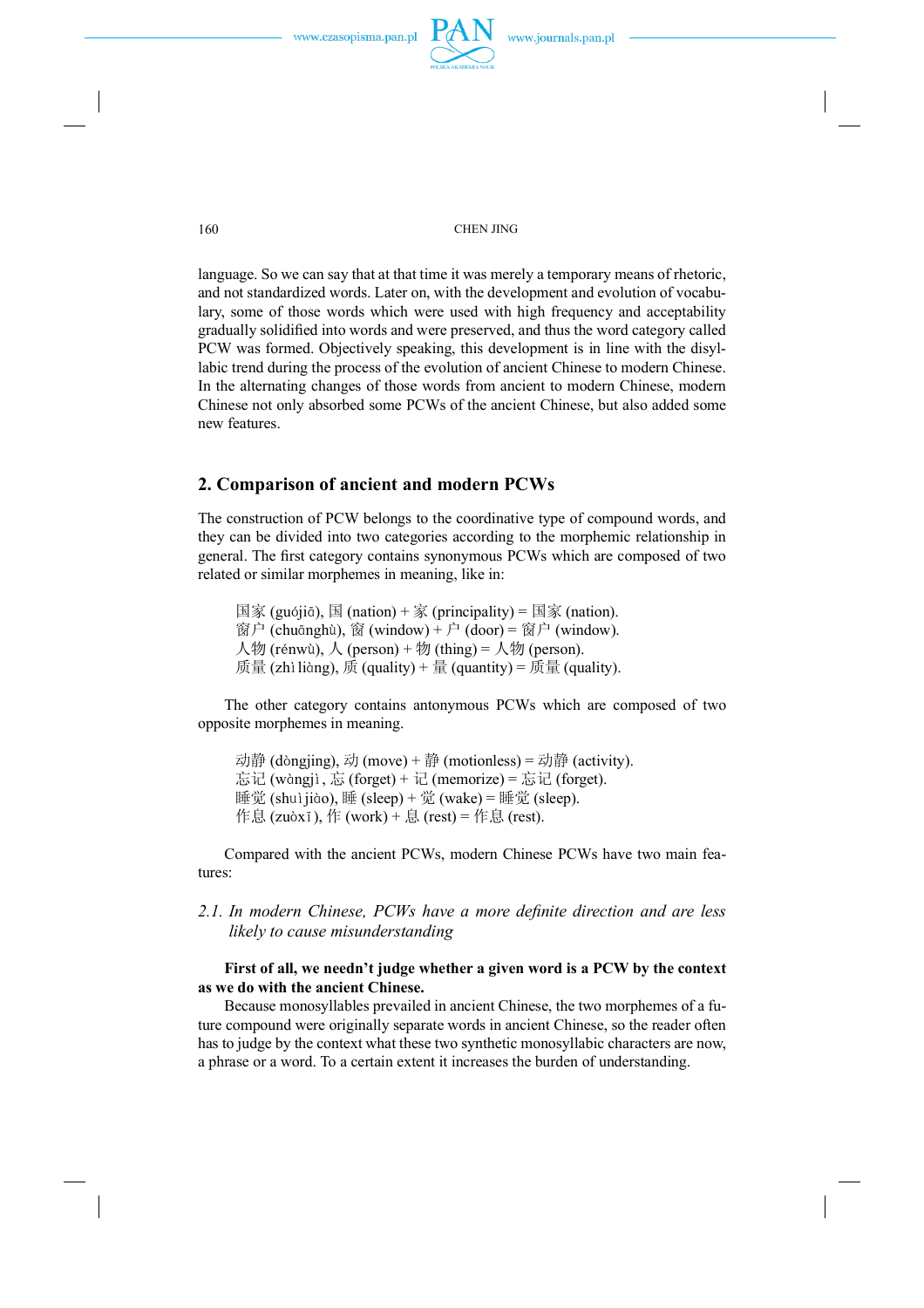In the example below, in sentence 1), the former " $\mathbb{E} \hat{\mathbb{F}}$ " (nation) is a PCW which biases  $\mathbb{E}$ , while the latter, " $\mathbb{E}$ " and " $\hat{\mathbb{X}}$ " refer to their historic meanings:

1) 吾闻国家之立也, 本大而末小, 是以能固。故天子建国, 诸侯立家。 --------《左传· 桓公二年》

'I heard something about the foundation of a nation that it could be consolidated because of the big root and small branches. Therefore the emperor built a kingdom and the vassal built a principality.' Biography Zuo • Duke Huan year two

In the pre-Qin era, " $\mathbb{E}$ " in " $\mathbb{E}$   $\bar{\mathbb{X}}$ " refers to the administrative region ruled by the emperor and the princes while the "家" refers to the administrative regions ruled by vassals. With the development of society, the feudal fief system was abolished and a unified feudal kingdom established, so the meaning of "家" withered away naturally. Any reader who wants to know the meaning of the sentence exactly must understand what is " $\mathbb{E}$ " and what is " $\hat{\mathbb{F}}$ ".

For further illustration, let us compare the two examples below:

2) 饥而食, 渴而饮, 『日出而作, 日入而息』, 其所以饮食<u>作息</u>者, 皆道之所 在也。--------朱子语类卷第六十二中庸一 纲领 'To eat with hunger, to drink with thirst, to work with sunrise, to rest with sunset. The

reasons why people eat, drink, work and rest are all where Tao lies.' The Doctrine of the Mean. Creed in *Zhuzi Language Category*, Volume 62

3) 书头教娘勤作息, 书尾教娘莫瞌睡。--------《五灯会元》

'To ask the mother to work diligently at the beginning of the letter, to request the mother not to doze at the end of the letter.' *Five Lanterns meet in the Lantern Festival* 

In sentence 2), the "作" and the "息" are separate words and "作息" is a phrase, while in sentence 3) the "作息" is a PCW, which biases "作" according to the context.

#### **Secondly, the bias direction of PCW in modern Chinese is generally xed, but uncertain in ancient PCWs.**

There are many Modern Chinese PCWs whose bias trends are always constant. They are "好歹 (good + bad)", "长短 (long + short)", "动静(move + motionless)", "褒贬 (appreciate + depreciate)", "国家 (nation + principality)", "窗户 (window + door)", "忘记 (forget + memorize)", their meanings are "歹 (bad)", "短" (short), "动" (move), "贬" (depreciate), "国" (nation), "窗" (window)., "忘" (forget) respectively. Although sometimes we have to rely on the context, most of the time the context is unnecessary, when seeing Chinese PCWs we often need to distinguish which one is the contrast morpheme with the help of the context.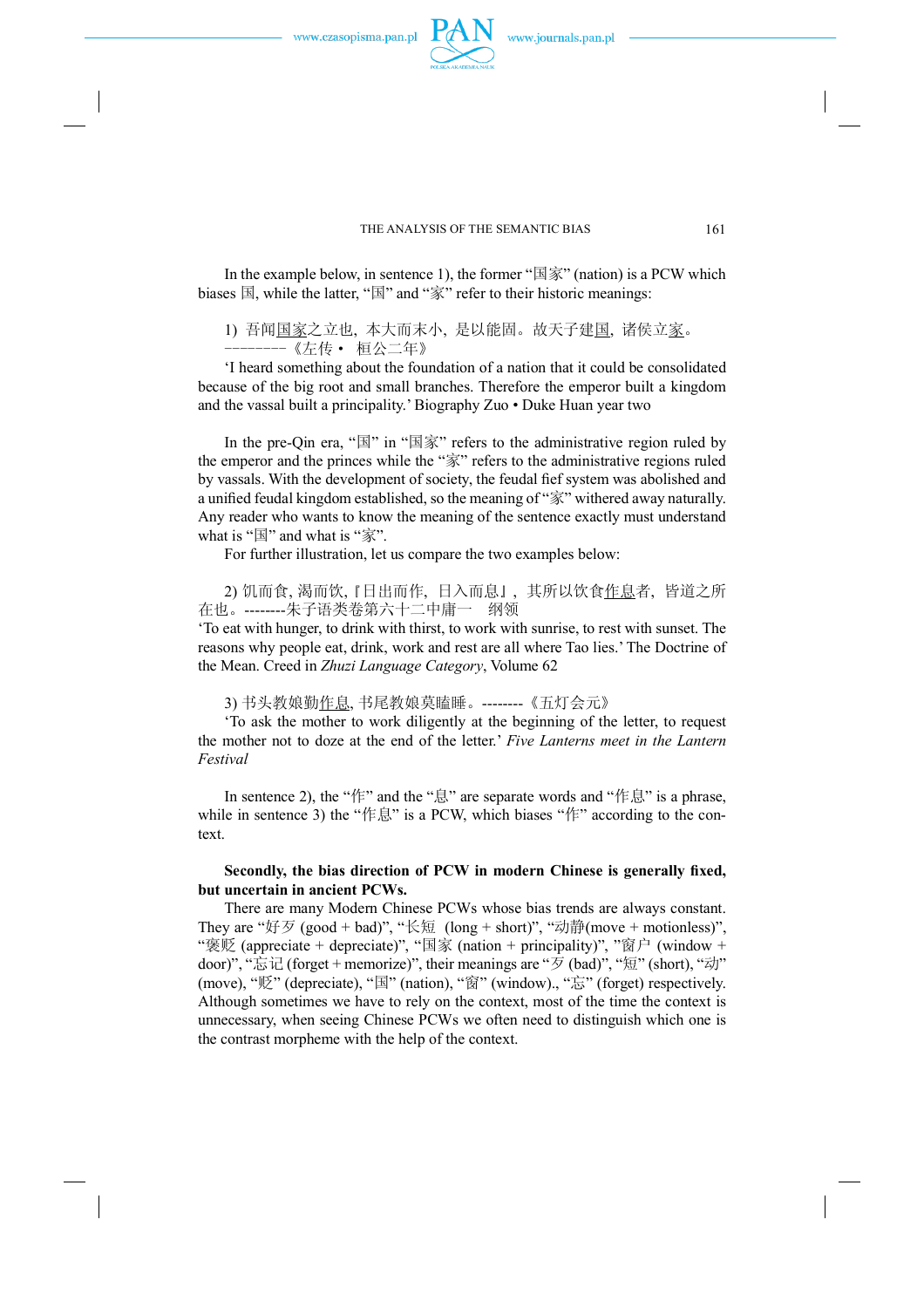#### 162 CHEN JING

4) 快耳目者, 真秦之声也。 --------《谏逐客书》

'The music which amuses eyes and ears is the true music of the Qin State.' *The expostulation Letter to expel the guests* 

5) 是芙蕖也者, 无一时一刻不适耳目之观。--------《芙蕖》

'It is the Lotus flowers that are fit for viewing with ears and eyes at any moment.' *Lotus*

Although " $\mathbb{E}$  |  $\mathbb{F}$ " is a PCW in sentence 4) and 5), it has a different bias trend. In sentence 4), the bias direction is " $\mathbb{H}$ " (ear), because the following words are to listen to "秦之声" (music of Qin), whereas "目" is the contrast morpheme; In sentence 5), the bias direction is " $\mathbb{F}$ "(eye), because the following word is to " $\mathbb{R}$ " (view) the Lotus, whereas "耳" is the contrast morpheme.

### *2.2. The location of the two morphemes in Modern Chinese PCW is xed and whatisbeforeorafter cannotbechangedunlike intheancientChinesePCW*

The position of the two word-formation morphemes is fixed in modern Chinese, while sometimes the ancient Chinese adjusts the position according to the need of expressing and rhythm.

6) 竹简漆书科斗文字, 杂写经史, 与今本校验, 多有异同。------《太平广 记》

'When checking the tadpole characters written on bamboo with lacquer, which write about classics and histories promiscuously, we will find a lot of differences between the characters between today's books and them.' *Taiping Collections*

7) 各以其类族辨物之同异也。------《朱子语类》

'It depends on the categories and families to tell the differences among objects.' *Zhuzi Language Categories*

8) 智者能知罪性空, 坦然不惧於生死。-------《祖堂集》

'Wiser people can know guilt and be empty of sex and calmly face death without fear.' *Zu Tang collection*

9) 亦以明死生之大, 匹夫之有重于社稷也。 -------《五人墓碑记》

'And it is also used to indicate the signicance of death, the ordinary people also play an important role in the country.' *Biography of Five People on tombstones*.

"异同"\"同异" in sentences 6) and 7) there are PCWs with the same bias direction of "异"; "生死"\"死生", where as in sentence 8) and 9) there are PCWs with the same bias direction of " $\overline{\mathcal{R}}$ ". It is thus clear that the location of the morphemes of ancient Chinese PCWs is less fixed than that of modern Chinese PCWs.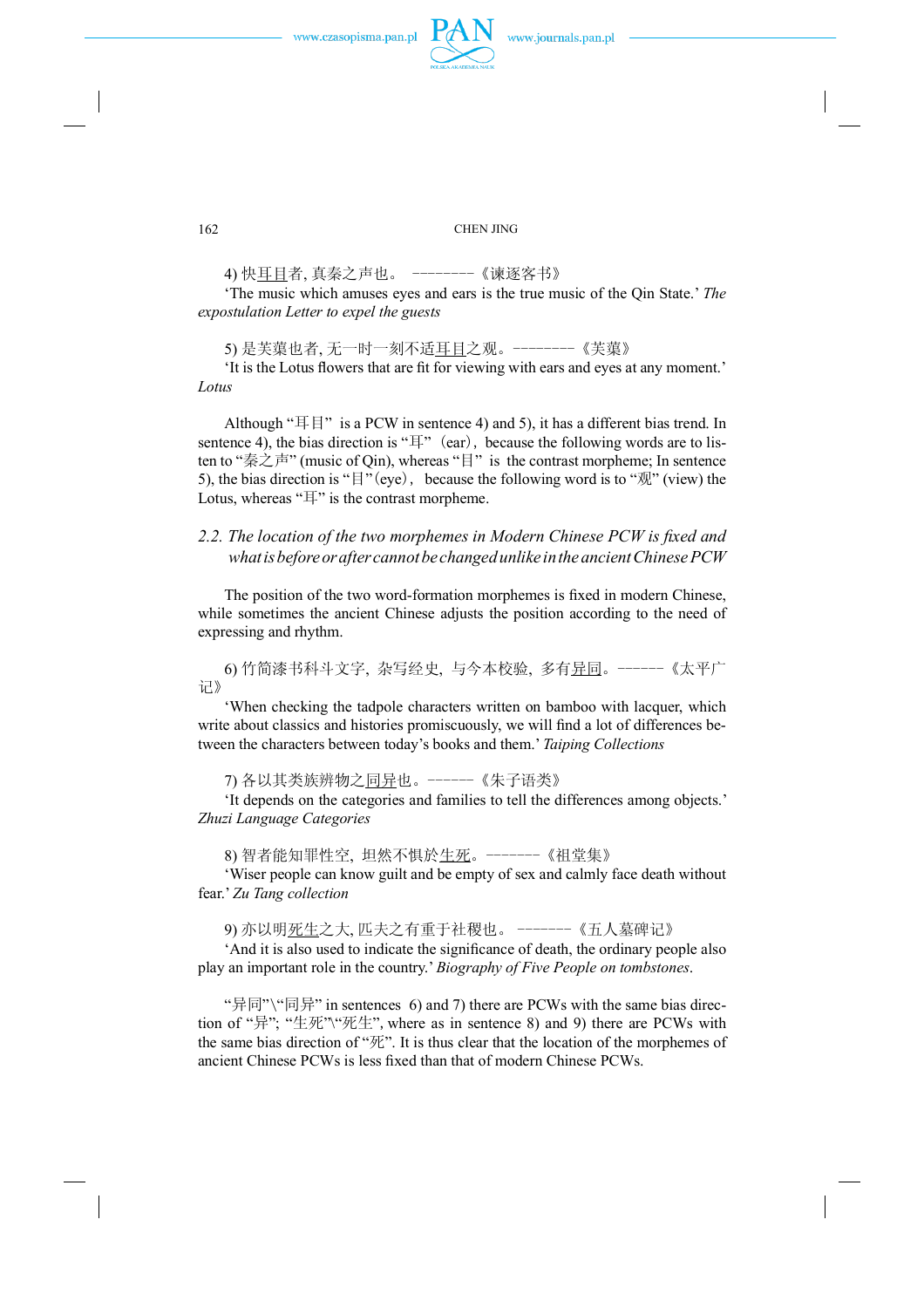#### *2.3. Mostly the semantic-bias of synonymous PCWs directs to the former one*

Synonymous PCWs mostly constitute nouns representing specific things, and the semantic bias of such category is often the former morpheme, such as " $\overline{\mathcal{R}}\ddot{\mathcal{R}}$  (the upper clothes+ the trousers), 国家 (nation + principality), 窗户 (window + door).妻子 (wife  $+$  son),  $\mathcal{N}\mathcal{W}$  (person + thing),  $\mathcal{N}\mathcal{H}$  (person + house), 家庭 (family + hall)", and so on. Their semantic-bias is directed to " $\bar{\mathcal{R}}$  the upper clothes,  $\bar{\mathbb{E}}$  nation,  $\bar{\mathbb{E}}$  window, 妻 wife,  $\land$  person, 家 family" respectively, and the meaning of the latter morpheme has disappeared.

### *2.4. The semantic-bias of antonymous PCWs directs to language taboos*

Usually the morphemes of antonymous PCWs were once abstract nouns, adjectives and verbs in the ancient Chinese period, which implied subjective likes and dislikes. Their meanings are opposite and the semantic-bias of such category is often directed to language taboos.

They are "存亡 (exist + death), 安危 (safety + danger), 好歹 (good + bad)", "忘记(forget + remember)", "死活 (dead + alive)".Although in different speech parts their semantic-bias is without exception directed toward the morphemes containing derogatory sense, i.e. "亡 death, 危 danger, 歹 bad, 忘 forget, 死 death".

### **3. The culture, psychology and the semantic-bias of PCWs**

What is the cause of the semantic-bias features of Modern Chinese PCWs? In fact, they represent some of the underlying psychology in Han Nation's culture.

*3.1. It reects the thinking ways of the Han Nation, i.e. they differentiate what is primary from what is secondary and are particular about family relations and order* 

Language is the material vehicle of thinking, so five thousand years of traditional Confucian ethics not only deep into the layer of Han Nation's ideology and psychology, but also affects the development of the entire Chinese language. Mencius<sup>2</sup> believes that the following moralities and rules of conduct can help in interpersonal relationships, i.e. on intimate affection of flesh and blood between father and son, the morality of courtesy and righteousness between the monarch and his subjects, fervent

<sup>2</sup> Mencius (BC372–BC289), a thinker, politician and educator during the Warring States period. He was the Confucianism master after Confucius. Both of them are known as the "Confucius and Mencius". He maintained and developed Confucianism, and in his *Mencius* he advocated the theory of "Benevolent Governance" and "good human nature". His theory had a great impact on the Song Dynasty.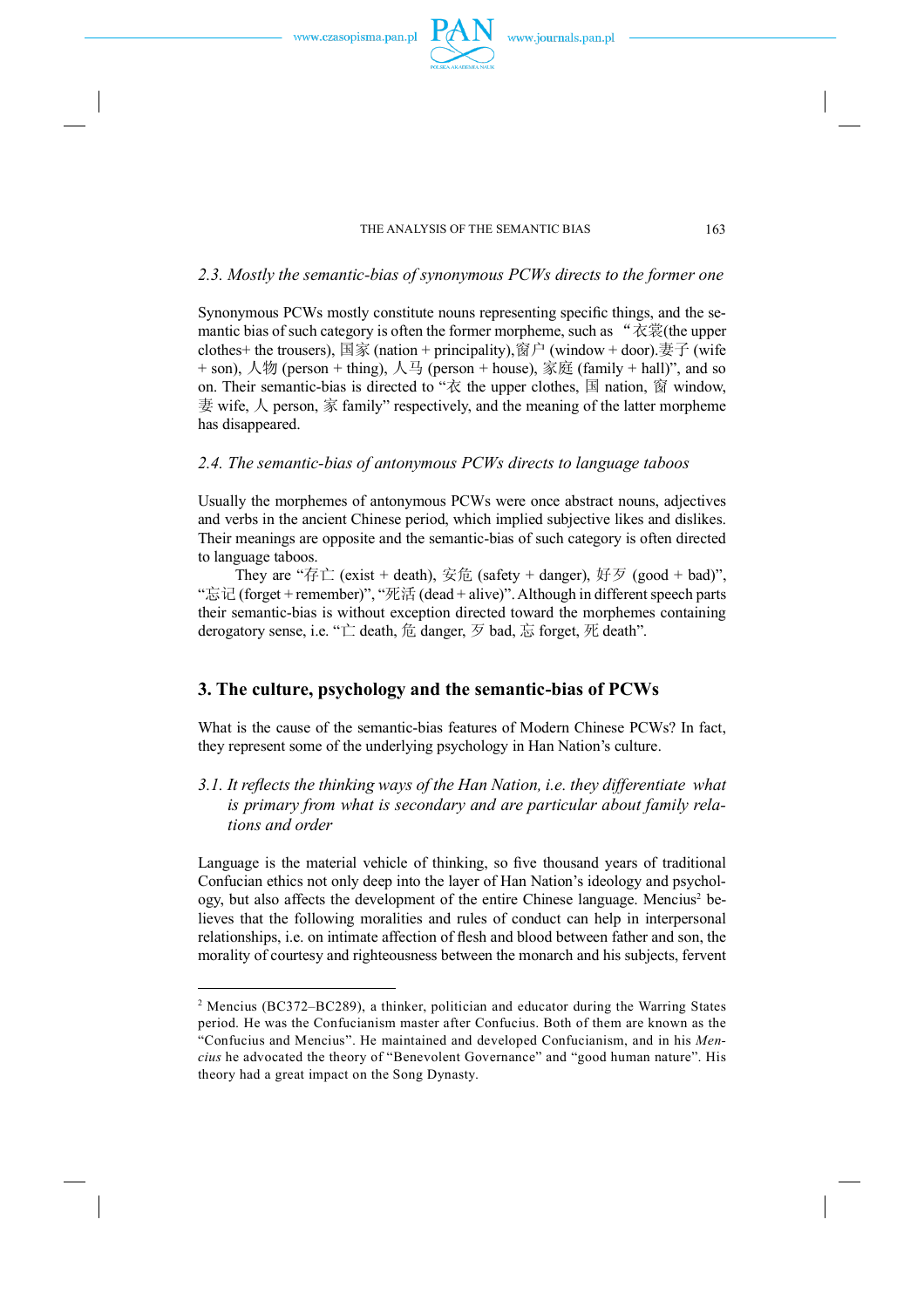love between husband and wife but with different tasks, the order between the young and the old, and the morality of integrity between friends, which is the principle of human's conduct. These guidelines were extended to the Chinese vocabulary system, and the one reflected in the following: "君臣 ruler and subject, 父子 father and son, 夫妻 husband and wife, 兄弟 brothers, 姐妹 sisters" and so on. That is why the more important morpheme in the compound nouns is always put in the front of a PCW. For example, in the word "人物" (person), the latter morpheme is less important than the former one " $\lambda$ ". Although " $\psi$ " also once referred to " $\lambda$ ". Here is a sentence from *The report of ten shames for not conquering* by Wei Zheng: "损己以利物。" and it means: *to lose something of yourself so as to facilitate the other people.* But later on this meaning disappeared gradually, and now it only refers to "objects " which are opposite to "person". So its status is lowered, and the morpheme "物" (objects) is placed behind the " $\lambda$ " (person), which becomes a thorough contrast morpheme which lost the original meaning.

### *3.2. It re ects the traditional cultural and psychological tendencies of purchasing happiness*

The composition of antonymous PCWs itself can be a proof of dialectic thinking in early Han Nation's culture and language, and their semantic bias shows the traditional cultural and psychological tendencies. People are inclined to kindness instead of evil, advantages instead of disadvantages, and they always yearn for truth, kindness and beauty.

A simple dialectical thought in ancient China goes as follows:

*Existence or non-existence, hard or easy, long or short, all these concepts complement each other.*

*Luck and Misfortune comes in turn.* Lao Tzu<sup>3</sup> *Soft words win hard hearts. It goes mutual transformation of yin and yang.* Book of Changes*.* 

And the book *Sun Tzu on Art of War* explores the opposition and transformation of a series of war-related contradictions such as ourselves-enemies, subject-object, much-less, strong-weak, offend-defend, advance-retreat, victory-defeat and so forth. Based on this way of thinking, the antonymous PCWs generated as an important asset, because they directly include this dialectical philosophy and carry a language history and culture.

The semantic bias of antonymous PCWs reflect people's common psychology in their pursuit of happiness. People desire delight and health, happiness and prosper-

<sup>&</sup>lt;sup>3</sup> Lao Tzu (?BC580–?BC500) is the name of a legendary Taoist philosopher, the alternate title of the early Chinese text better known in the West as the Tao Te Ching, and the moniker of a deity in the pantheon of organized "religious Daoism" that arose during the later Han dynasty. Lao Zi is the Pinyin Romanization for the Chinese characters which mean "Old Master."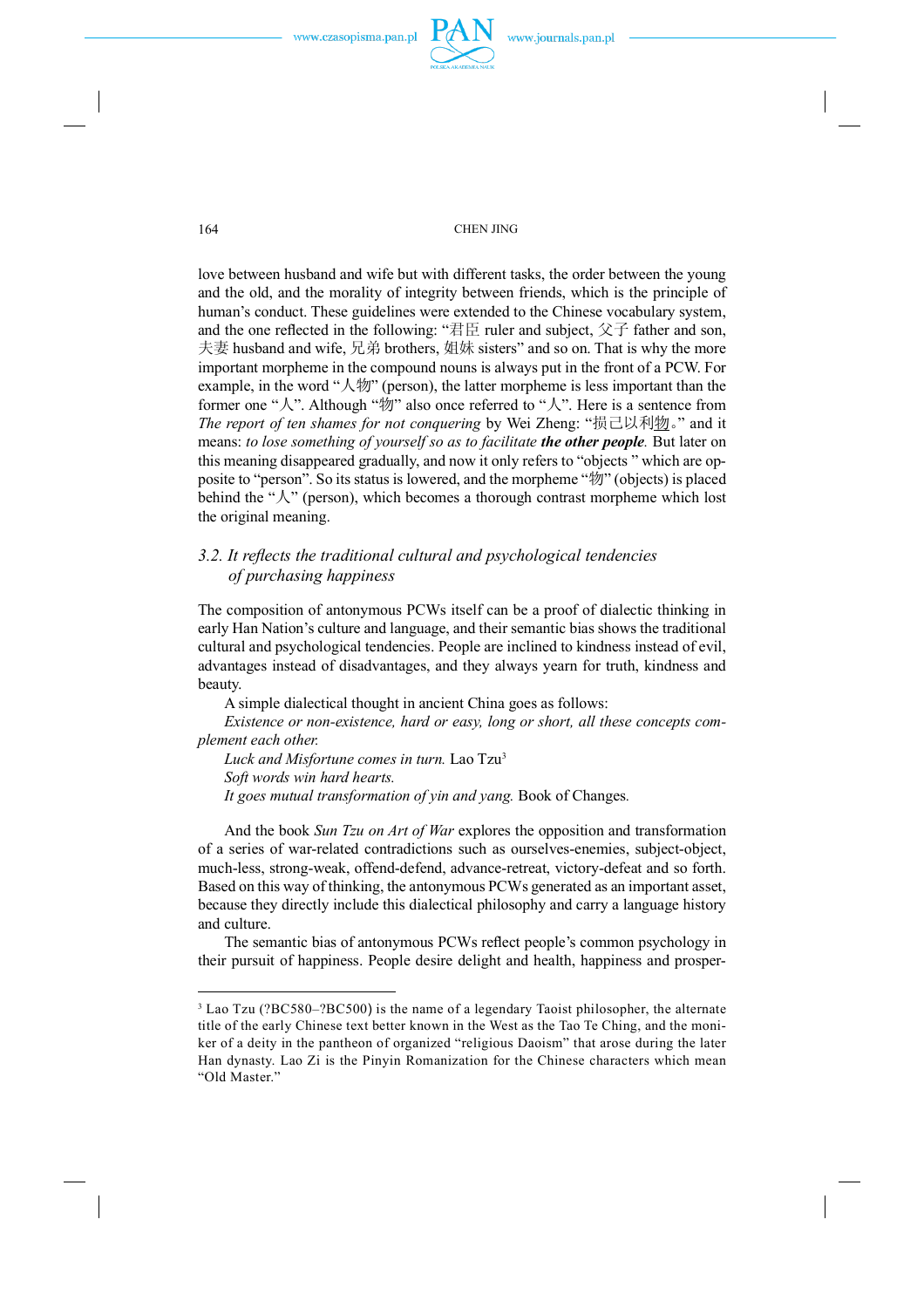ity, and they also desire to expel diseases, suffering, poverty and backwardness. The general tendency is *to pursue happiness and to avoid suffering*, which psychologically causes people to escape from using the taboo language. Although the semantic-bias is towards the bad side, people have been accustomed to put the good side in front of the expression. Thus it results in the effect of beating around the bush, objectively alleviating people's tension, which conformsto the good wishes of people like in: *turn ill luck into good*.

### **4. Other Points**

In modern Chinese some of the ancient Chinese PCWs extended and changed their meanings, and they are no longer PCWs now. The PCWs are "作息 (work + rest → daily routines), 成败 (success + failure → success or failure, 始终 (begin + finish → always) etc. They do not bias toward the meaning of one morpheme, and they convert into a meaning as a whole. For example, "作息" now refers to the timetable of work and rest, so we should pay attention in distinguishing them in the teaching of vocabulary items.

In addition, in the process of vocabulary development, some PCWs not only preserved the usage of ancient Chinese, but also increased the usage of modern Chinese and we should pay attention in distinguishing them. For example, the word " $\mathcal{L}\overline{\mathcal{L}}$ (person + horse)" has two meanings in modern Chinese.

1) It refers to the army.

"全部人马安然渡过了长江"。

'All troops had crossed the Yangtze River.'

2) It refers to the members of some collectivity.

"我们编辑部的人马比较整齐" (2002)

'Members of our editorial office are in good order.'

In sentence one, the two morphemes " $\lambda$ " and " $\exists$ " constitute a new meaning, and they mean "army". While in the second sentence, we have to do with a PCW, "马" because it serves as a contrast morpheme.

## **5. Conclusion**

Modern Chinese PCWs evolved from the ancient Chinese PCWs, so there is a successive relationship between them. By comparison we find out that modern Chinese PCWs have some advantages in expressing explicit meanings as they have more definite bias direction and the location of the two morphemes is fixed, thus less likely to cause misunderstanding. And the semantic-bias features of modern Chinese PCWs consist in that mostly the semantic-bias of synonymous PCWs directs to the former**,**  while the antonymous PCWs directs to the language taboos**.** The former feature re flects the thinking ways of Han Nation, i.e. to differentiate what is primary from what